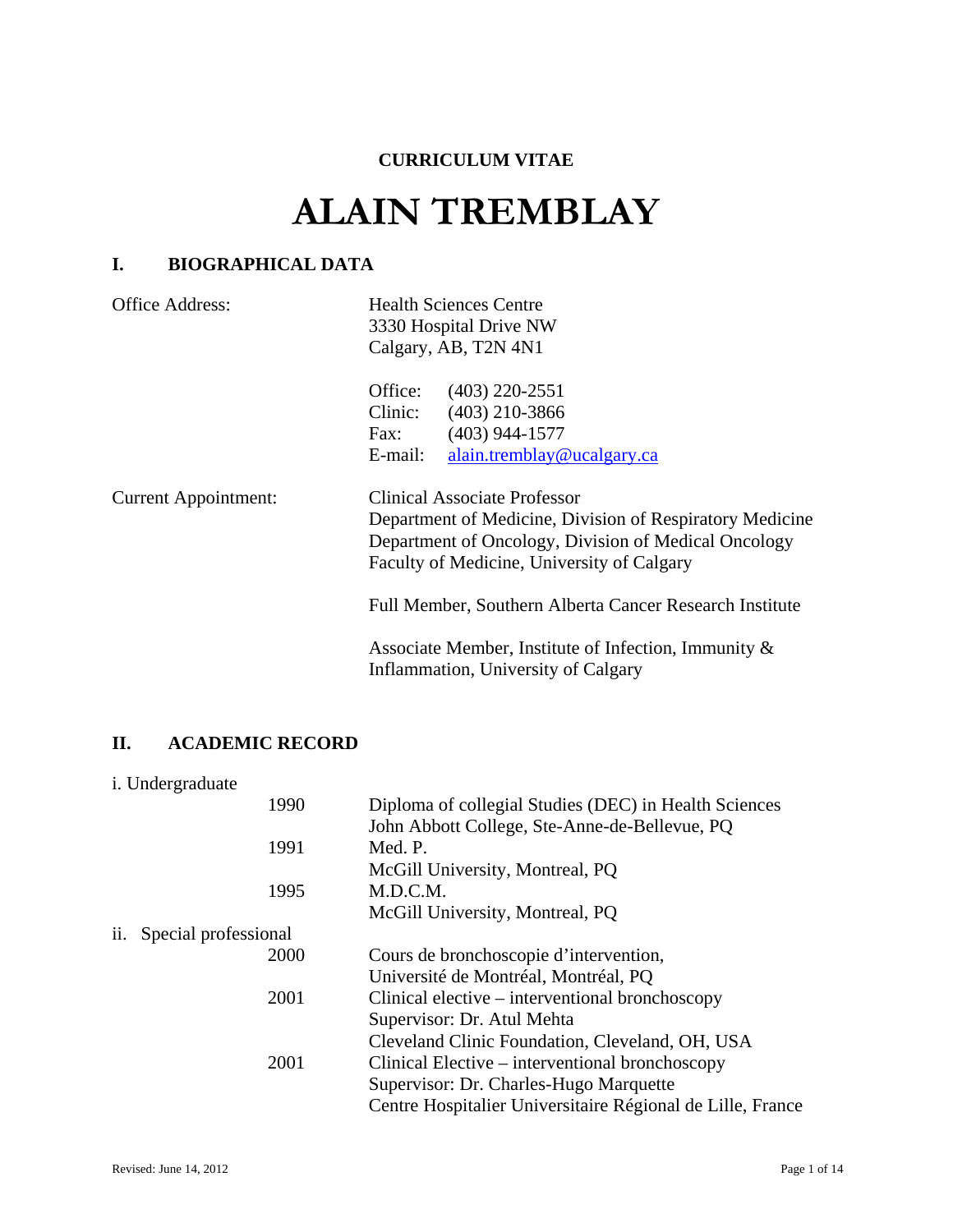| 2001 | <b>Thoracic Oncology Training</b>           |
|------|---------------------------------------------|
|      | Supervisor: Dr. D. Fossella,                |
|      | MD Anderson Cancer Centre, Houston, TX. USA |

| iii. Graduate and Postdoctoral |                                                                                                                                   |
|--------------------------------|-----------------------------------------------------------------------------------------------------------------------------------|
|                                | 1995-1998 Internal Medicine Residency Program                                                                                     |
|                                | $\mathbf{M}$ $\mathbf{C}$ $\mathbf{H}$ $\mathbf{H}$ $\mathbf{V}$ $\mathbf{V}$ $\mathbf{M}$ $\mathbf{V}$ $\mathbf{R}$ $\mathbf{A}$ |

| McGill University, Montreal, PQ                          |
|----------------------------------------------------------|
| 1998-2001 Fellowship, Pulmonary & Critical Care Medicine |
| Baylor College of Medicine, Houston, TX, USA             |

iv. Licensure, Certification and Boards:

## **III. AWARDS AND DISTINCTIONS**

- 1991 *Shirley Nancy Endman Prize* for cardiovascular physiology.
- 1995 Finalist, *Alexander D. Stewart Prize* given to a member of the McGill Medical School graduating class who presents in every respect the highest qualification to practice and profession.
- 1997 *Dr. Ezra Lozinsky Prize* in Clinical Medicine awarded annually to a medical resident training in one of the McGill teaching hospitals who demonstrates outstanding qualities of compassion, understanding, and acceptance of responsibility for ongoing care.
- 2001 American College of Chest Physicians, *CHEST Foundation Young Investigator Award*. Impact of Body Mass Index on outcomes following critical care.
- 2006 Gold Star Teaching Award, Respiratory Course, class of 2008.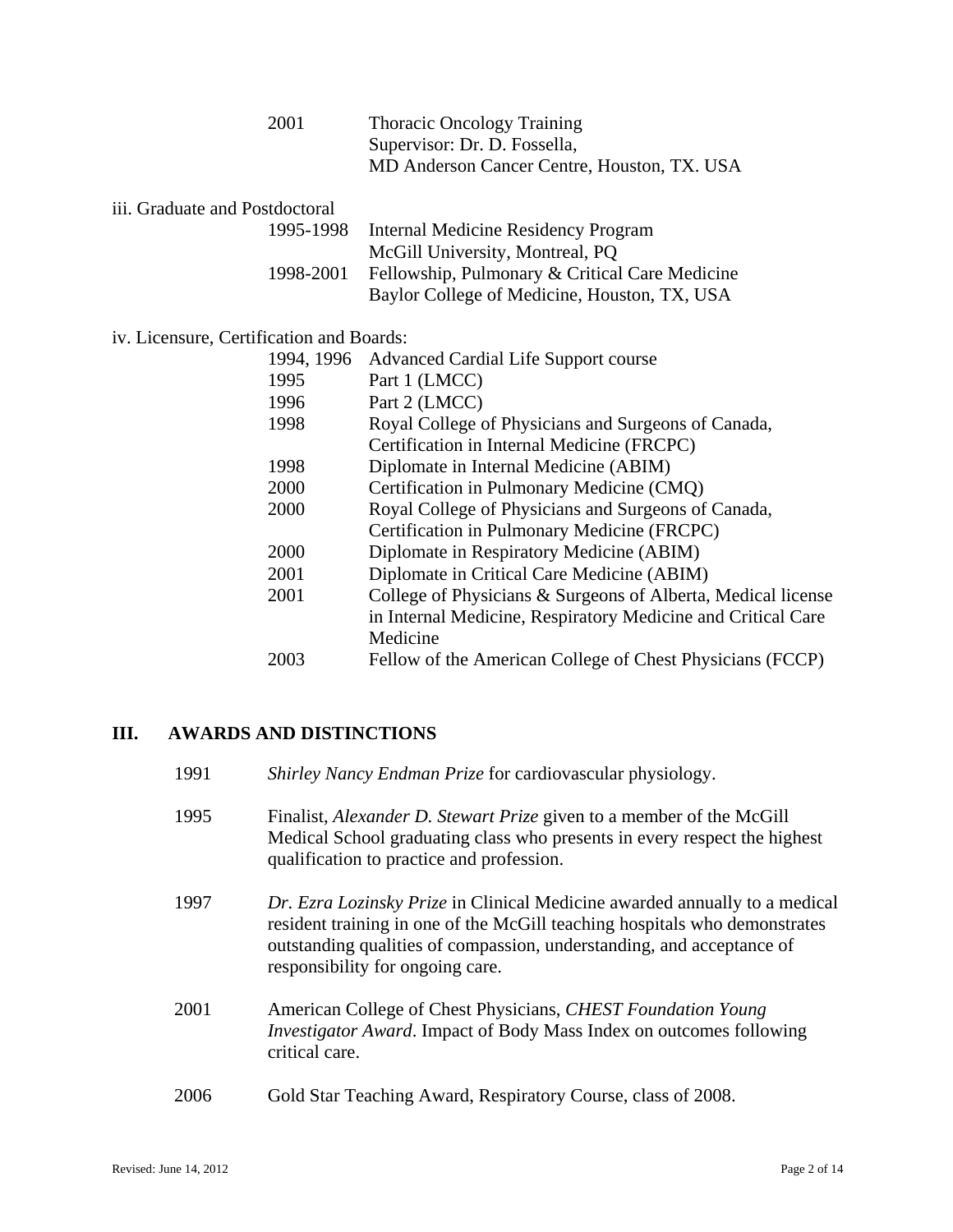- 2006 Research Preceptor Award Dept of Medicine, University of Calgary
- 2007 Innovation Award Dept of Medicine, University of Calgary

#### **IV. ACADEMIC APPOINTMENTS**

#### 2006-current

 Clinical Associate Professor Department of Medicine, Division of Respiratory Medicine Department of Oncology, Division of Medical Oncology Faculty of Medicine The University of Calgary

#### 2001-2006

 Clinical Assistant Professor Department of Medicine, Division of Respiratory Medicine Department of Oncology, Division of Medical Oncology Faculty of Medicine The University of Calgary

#### 2002-current

**Director**  Interventional Pulmonary Medicine Calgary Health Region/ University of Calgary

#### **V. EDUCATIONAL ACTIVITIES**

#### i. Undergraduate

|      | 2001-present | Bedside clinical teaching for undergraduate students<br>rotating through the FMC Respiratory Medicine<br>consultation service |
|------|--------------|-------------------------------------------------------------------------------------------------------------------------------|
| 2002 |              | Preceptor, Integrative 2 Course (MDCN 413)                                                                                    |
|      | 2002-present | Preceptor, Clinical Correlation Teaching (MDCN 307)                                                                           |
|      | 2002-present | Small group tutor, MDCN 307                                                                                                   |
|      | 2003-present | Unit Leader, Lung malignancy, MDCN 307                                                                                        |
| 2004 |              | Supervisor for student elective research project (TOP<br>review, Magnus Breitling)                                            |
|      | 2005-06      | Supervisor, Medicine 440 Course: Nishi Varshney.                                                                              |

ii. Graduate (course and student supervision)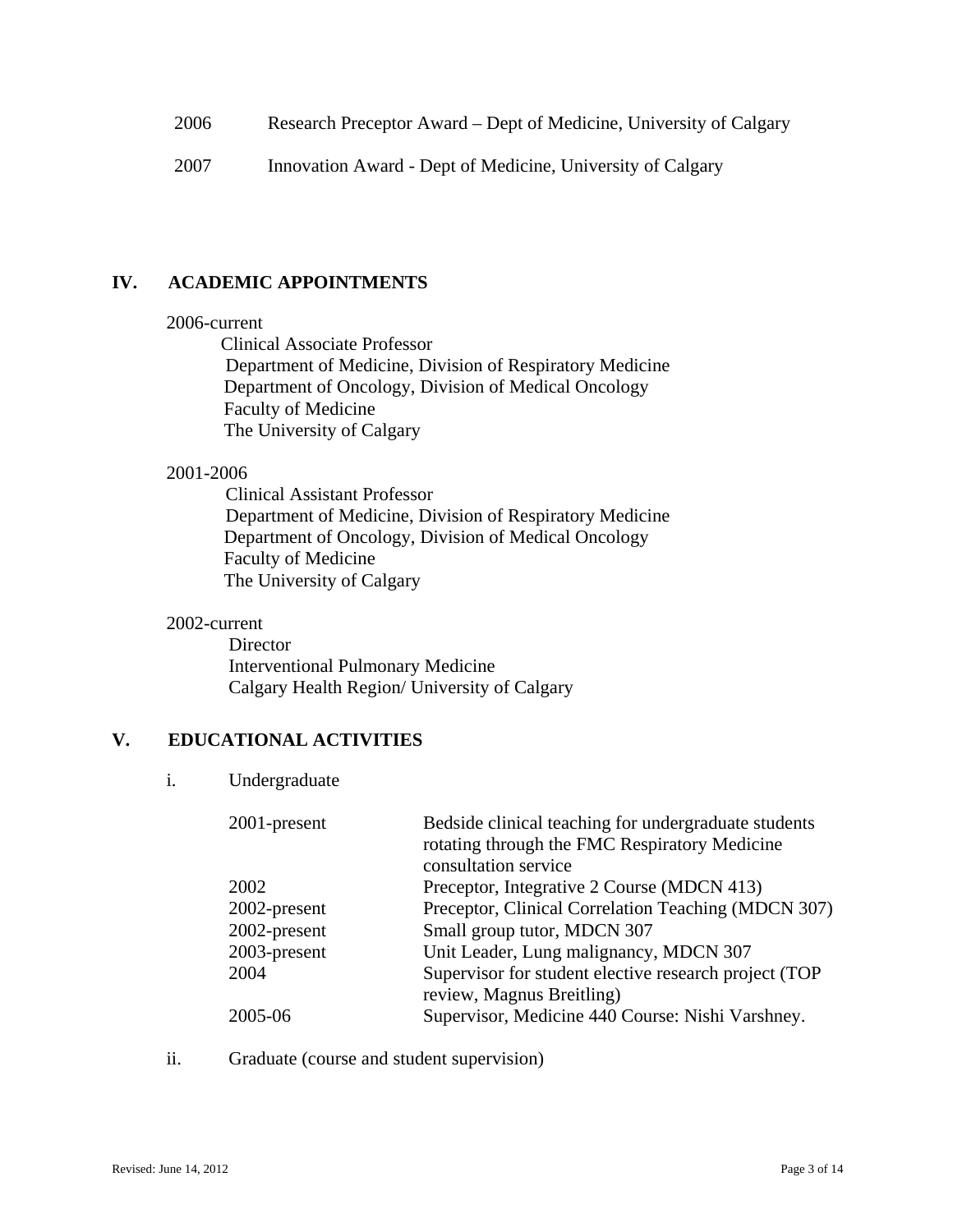| 2001-present | Bedside clinical teaching for internal medicine and<br>anaesthesia residents rotating through the FMC<br>Respiratory Medicine consultation service                            |
|--------------|-------------------------------------------------------------------------------------------------------------------------------------------------------------------------------|
| 2002-present | Lecturer, Emergency Lecture Series for 1 <sup>st</sup> year                                                                                                                   |
|              | <b>Internal Medicine Residents</b>                                                                                                                                            |
| 2003-present | Preceptor, First year Internal Medicine Resident                                                                                                                              |
|              | <b>Clinical Examination Sessions</b>                                                                                                                                          |
| 2004-present | Supervisor for resident research projects                                                                                                                                     |
|              | Sarah Robbins, R2 IM. Natural history of<br>asymptomatic MPE"                                                                                                                 |
|              | Cindy Mason, IM, "Outcomes in patients with<br>$\bullet$<br>MPE and fully re-expanded lung following Pleurx<br>placement" (won best poster award at Resident<br>Research Day) |
| 2003-present | Lecturer, Nurse practitioner program. University of<br>Calgary.                                                                                                               |
| 2006         | Content expert for General Surgery Residency core<br>curriculum review.                                                                                                       |

# iii. Postgraduate (research and clinical fellows)

| 2001-present | Bedside clinical teaching for Respiratory Medicine      |
|--------------|---------------------------------------------------------|
|              | Fellows rotating through the FMC Respiratory            |
|              | Medicine consultation service 2002-present              |
| 2001-2004    | Lecturer, Medical Oncology Training Program Core        |
|              | Curriculum                                              |
| 2003-2005    | Supervisor of Respiratory Fellow's weekly outpatient    |
|              | clinic (Charlene Fell)                                  |
| 2003-2004    | Research supervisor for Respiratory Fellow (Luc         |
|              | Berthiaume – Asymptomatic MPE study)                    |
| 2004-2006    | Research supervisor for Respiratory Fellow (Charlene    |
|              | Fell – Management of Primary Spontaneous                |
|              | Pneumothorax: A Pilot Study and Prospective,            |
|              | Randomized, Multi-centre Clinical Trial proposal to     |
|              | Canadian Thoracic Society Clinical Trials Group)        |
| 2005-2006    | Research Supervisor for Respiratory Fellow (Julie)      |
|              | Jarand) – Survey of Bronchoscopy Training in            |
|              | Canadian Respirology Training Programs.                 |
| 2004-present | Supervisor, elective blocks in Interventional Pulmonary |
|              | Medicine                                                |
|              | Milan Patel, Resp fellow, University of Toronto.        |
|              | March 2004                                              |
|              |                                                         |
|              | Paul MacEachern, Internal Medicine Resident,            |

University of Calgary. Sept 2004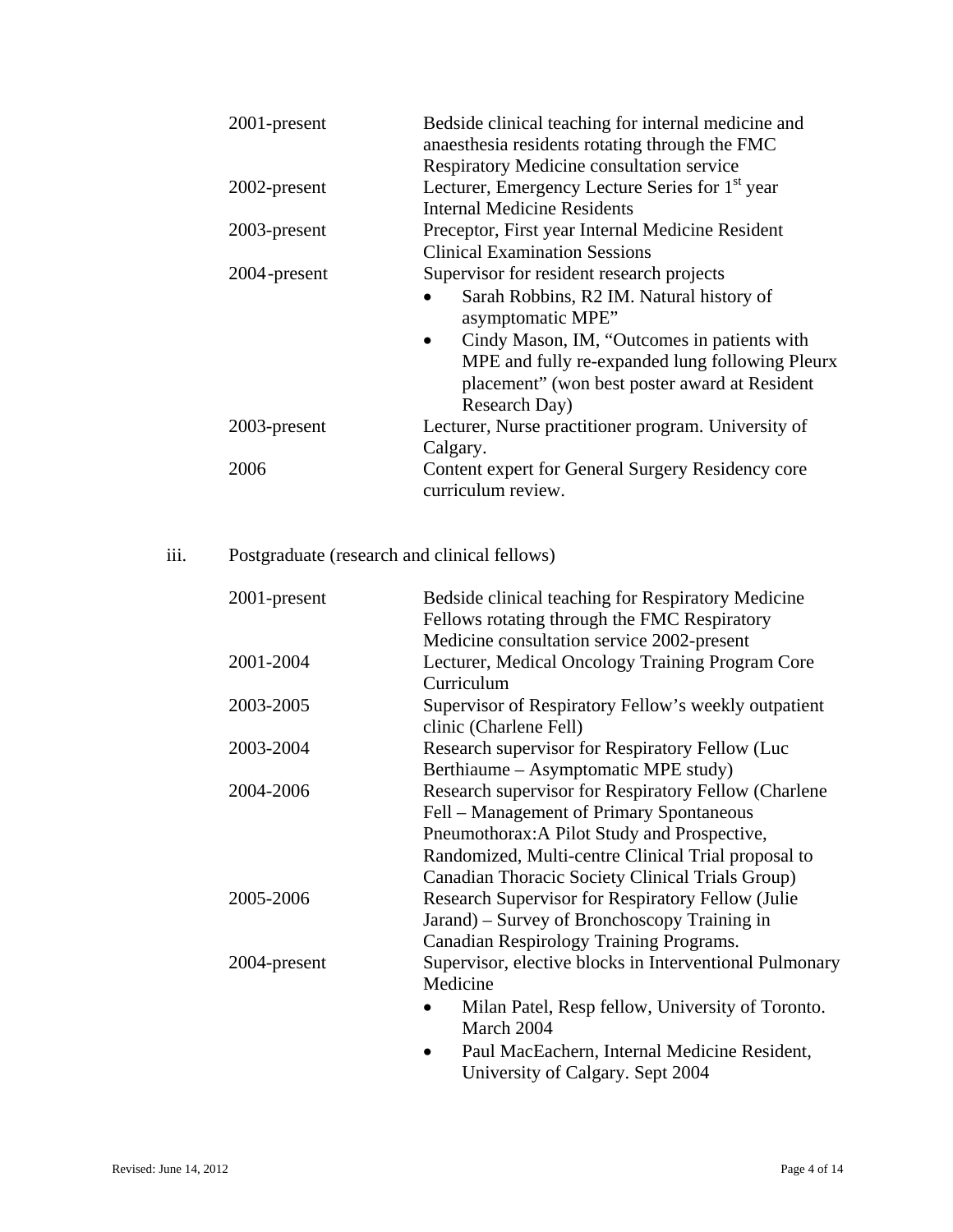- Rod Hafezi, Resp Fellow, University of Saskatchewan. November 2004
- David Stather, Resp Fellow, University of Toronto. February 2005
- Charlene Fell, Resp fellow, University of Calgary June 2005
- Julie Jarand, Resp fellow, University of Calgary, July 2005
- Andrea Loewen, Resp fellow, University of Calgary August 2005
- Sukarno Chaudhry, IPM Fellow, Oct 2005-Jan 2006.
- Antoine Delage, Resp Fellow, Universite de Montreal June 2006.
- David Stather, IPM Fellow, July 2006-June 2007.
- Kam Soghrati, Resp Fellow, U of Toronto. March 2007.
- Sachin Penharkar, Resp Fellow, University of Calgary. June 2007.
- Bao Dang, Resp Fellow, University of Saskatchewan. August 2007.
- Christopher Hergott, Resp Fellow, University of Western Ontario. September 2007.
- Paul MacEachern, IPM Fellow, July 07-Jun 08.
- iv. Continuing medical education
	- 1. Faculty, Difficult Airway Postgraduate Course. Lecture Management of Massive Hemoptysis. Hands-on session – Rigid Bronchoscopy. CHEST 2007, Chicago, October 2007.
	- 2. Faculty Montreal Interventional Bronchoscopy Course. June 2007, Montreal, Qc.
	- 3. Faculty, Lahey Clinic Interventional Pulmonology course, March 2007, Burlington, MA.
	- 4. Faculty, Lahey Clinic Thoracic Ultrasound for Pulmonologists course. March 2007, Burlington, MA.
	- 5. Faculty David Thompson Health Region Cardio Respiratory Conference. Lung Cancer Update. Red Deer, March 2007.
	- 6. Faculty, Difficult Airway Postgraduate Course. Management of Massive Hemoptysis. CHEST 2006, Salt Lake City.
	- 7. Course Director Endobronchial Ultrasonography Course University of Calgary, Feb  $7&8^{th}$ , 2007.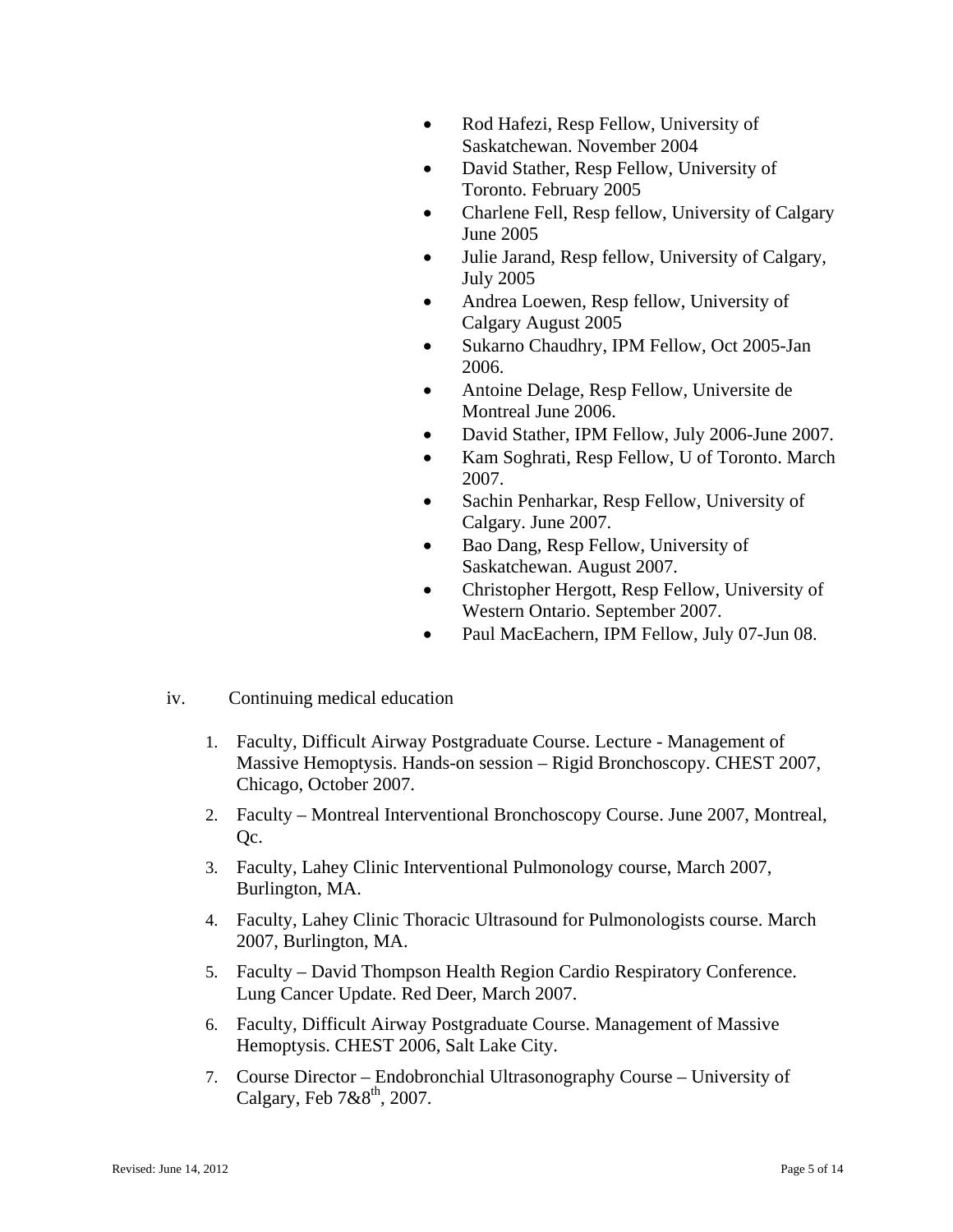- 8. Faculty Montreal Interventional Bronchoscopy Course. May 2006, Montreal, Qc.
- 9. Faculty Alberta Respiratory Diseases Symposium. April 2006, Banff, Alberta.
- 10. Faculty European Respiratory Society School XIX<sup>th</sup> Intensive Hands-on Course in Interventional Bronchoscopy, Lille, France. Dec 2005.
- 11. Faculty ATS Post-graduate course 2005: The Difficult Airway. June  $20<sup>th</sup>$ , 2005, San Diego.
- 12. Faculty David Thompson Health Region Cardio Respiratory Conference. Lung Cancer. Red Deer, March  $12<sup>th</sup>$ , 2005.
- 13. Faculty ACCP 11<sup>th</sup> Fellows course. Rigid Bronchoscopy workshop. CHEST 2004, Seattle WA. October 23rd, 2004.
- 14. Faculty XVI<sup>th</sup> Intensive Hands-on Course in Interventional Bronchoscopy, Lille, France. June 2004.
- 15. Co-chair and advisory committee member for the  $3<sup>rd</sup>$  Annual Western Lung Cancer Conference, Vancouver, March 5-6, 2004.
- 16. Faculty *Palliative Care Updates,* February 5th, 2004. Banff, AB.
- 17. Faculty The Airway Workshop, *CHEST 2003 annual meeting*. Orlando FL. Oct 2003.
- 18. Faculty *Management of Patients in Hospitals: A course for Hospitalists and Family Physicians - 2003.* (University of Calgary, Faculty of Medicine Office of CME and Professional Development)
- 19. Faculty - *Cancer Care 2003 Conference* (University of Calgary, Faculty of Medicine Office of CME and Professional Development)
- 20. Faculty XIVth Intensive Hands-on Course in Interventional Bronchoscopy, Lille, France. June 2003.
- 21. Faculty The Airway Workshop, *CHEST 2002 annual meeting*. San Diego CA. Nov 2002
- 22. Faculty Western Lung Conference, Kelowna, BC. September 28<sup>th</sup>, 2002.
- 23. Faculty XIIth Intensive Hands-on Course in Interventional Bronchoscopy, Lille, France. May 2002.
- 24. Faculty *Alberta Respiratory Disease Symposium,* Banff, AB*.* April 19th, 2002.
- 25. Faculty The Airway Workshop, *CHEST 2001 annual meeting*. Philadelphia, PA. Nov 3<sup>rd</sup>, 2001.

#### **VI. ADMINISTRATIVE RESPONSIBILITIES**

i. Departmental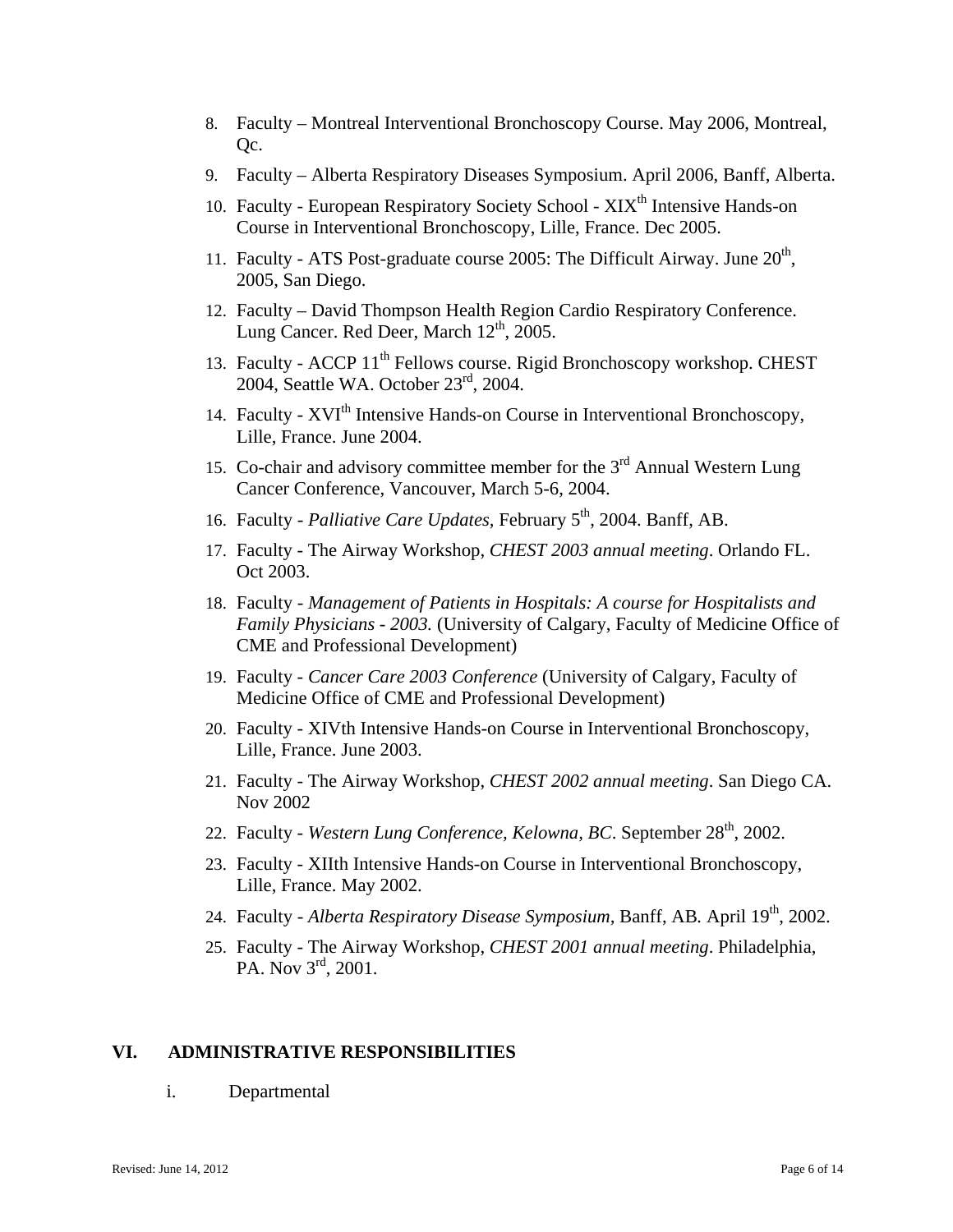|      | 2001-2002<br>2001-2002                 | Member, Regional Cooperative to Reduce Wait Times<br>- Lung Cancer Team<br>Leader, QIHI initiative on Management of Malignant                                                    |
|------|----------------------------------------|----------------------------------------------------------------------------------------------------------------------------------------------------------------------------------|
| ii.  | Faculty                                | <b>Pleural Effusions</b>                                                                                                                                                         |
| iii. | University                             |                                                                                                                                                                                  |
| iv.  | <b>Regional Health Authority</b>       |                                                                                                                                                                                  |
|      | 2003-2004<br>2003-2006<br>2006-current | Medical Director, Thoracic Oncology Program<br>Member, innovation working group, Department of<br>Medicine AFP planning subcommittee.<br>Co-Chair, ARP Innovations Subcommittee. |

v. Hospital

### **VII. PROFESSIONAL ACTIVITIES**

| $\mathbf{i}$ . | Membership in professional societies. |                                                        |
|----------------|---------------------------------------|--------------------------------------------------------|
|                | 1997-1998                             | Montreal General Hospital Residency Training Committee |
|                | 1996-2001                             | Society for Critical Care Medicine                     |
|                | 1998-present                          | American College of Chest Physicians (Fellow)          |
|                | 1998-present                          | <b>American Thoracic Society</b>                       |
|                | 2002-present                          | <b>Canadian Thoracic Society</b>                       |
|                | 2002-present                          | International Association for the Study of Lung Cancer |

- ii. 2003-2004: Member, planning committee for the 2004 Western Lung Cancer Conference, March 2004, Vancouver, BC.
- iii. 2004-present Member, Editorial Board Journal of Bronchology
- iv. Peer reviews
	- a. BMC Emergency Medicine (1-2004)
	- b. Chest (1-2006, 1-2007)
	- c. Critical Care (1-2005)
	- d. Journal of Critical Care (2-2006)
	- e. Journal of Bronchology (1-2006)
	- f. Lung Cancer (1-2006)
	- g. ERJ (1-2007)
	- h. Respiration (1-2007)

#### **VIII. RESEARCH SUPPORT**

Independent research: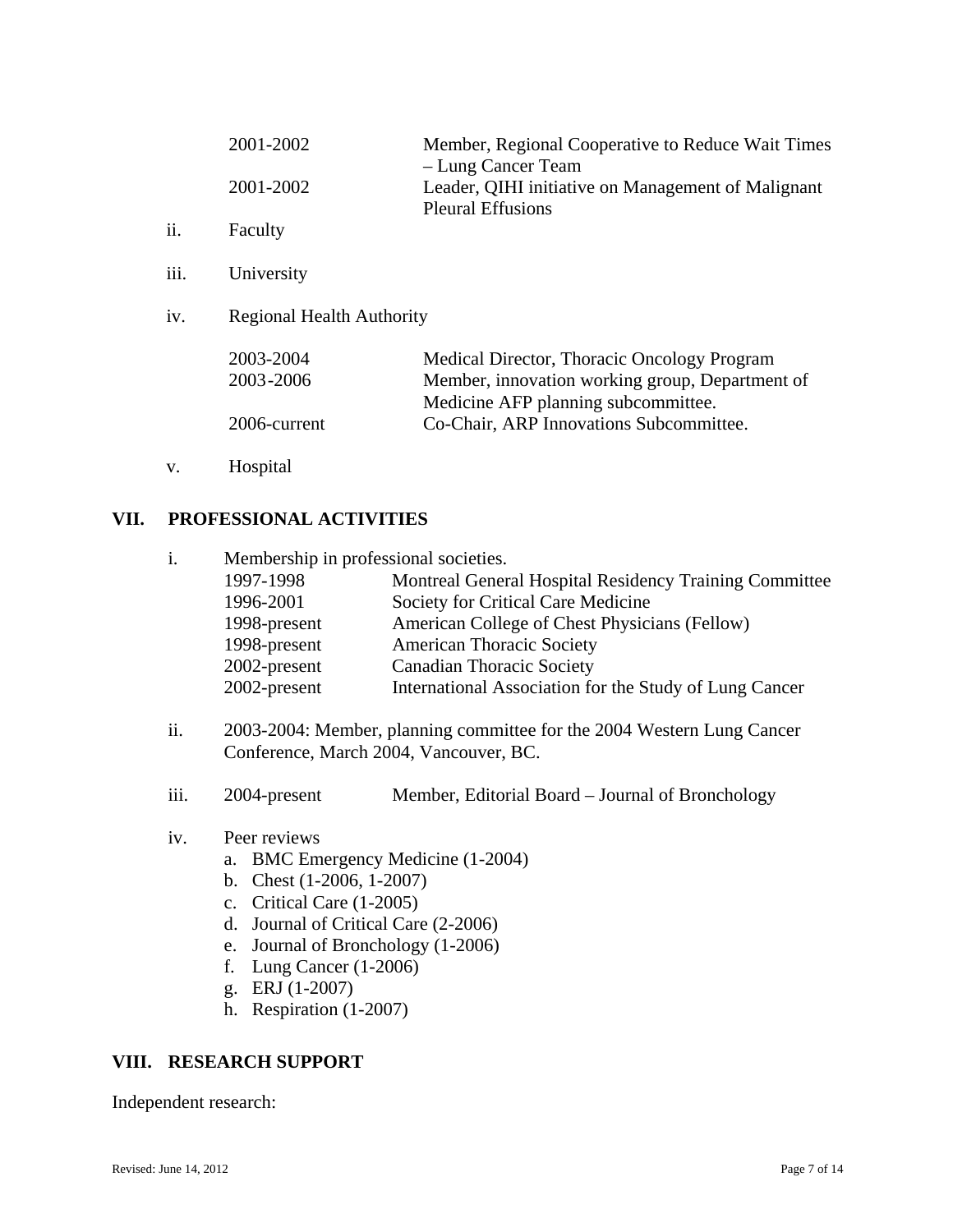- 1. **2007-08:** Principal investigator: AHFMR Forefront phase 1 grant. New methods of achieving pleurodesis. 35,000\$.
- 2. 2005-present: Principal Investigator: Effect of Repeated Administration of Low-Dose Pleural Sclerosing Agents. University Research Grants Committee Short Term Project Grant: **6000\$.**
- 3. 2003-2006: Private donation for establishment of Multimodality Thoracic Endoscopy Center – **1,025,000\$**
- 4. 2003-present: Private donation for support of research into intrathoracic malignancy **82,945.28\$**
- 5. 2002-present: Principal investigator. Use of Hot Biopsy Forceps for endobronchial lesions. Grant from the CHR Adult Research Committee (**753\$**).
- 6. 2002: Equipment Grant for interventional bronchoscopy equipment Calgary Community Lottery Board. **150,000\$**
- 7. 2002: Equipment Grant for interventional bronchoscopy equipment Foothills Hospital Volunteers. **100,000\$**
- 8. 1993. Principal investigator. Assessment of Mother's Practices, Attitudes and Knowledge With Respect to Breast Feeding Research Grant from the International Health Education Program of the Canadian Society for International Health: Supervisor: Dr. Pervez Nayani, Community Health Sciences department, Aga Khan University, Karachi, Pakistan.
- 9. 1992. *Summer Research Bursary Program, McGill University/Medical Research Council of Canada*. Anatomy Prosector. Supervisor: Dr. D.Osmond, Chairman of the Anatomy Department, McGill University.

Industry / Contract research

- 1. 2003-2004. Principal investigator. A Feasibility Study to Evaluate the Broncus<sup>TM</sup>  $Exhale<sup>TM</sup> System with Stents and Topical Mitomycin-C plus Anti-inflammatory Drugs to$ Improve Pulmonary Function in Patients with Emphysema. Study Budget **200,000\$CAN**
- 2. 2001-2003. Co-investigator. Endobronchial Phototoxicity of WST 09, A New Fast Acting Photosensitizer for PDT: Preclinical Study in the Pig.
- 3. Montreal General Hospital Site Coordinator for MAK195f, A multi-center trial of an anti-TNF monoclonal antibody in sepsis. (1996-1997)

## **IX. INVITED ADDRESSES**

#### **Regional**

- 1. Rockyview General Hospital Endoscopy Suite Presentation. "Advanced Bronchoscopic Procedures". December  $12<sup>th</sup>$ , 2006.
- 2. Division of Respiratory Medicine Clinical Academic Rounds, Calgary, AB. Bronchoscopic Diagnosis of Sarcoidosis. Sept  $9<sup>th</sup>$ , 2006.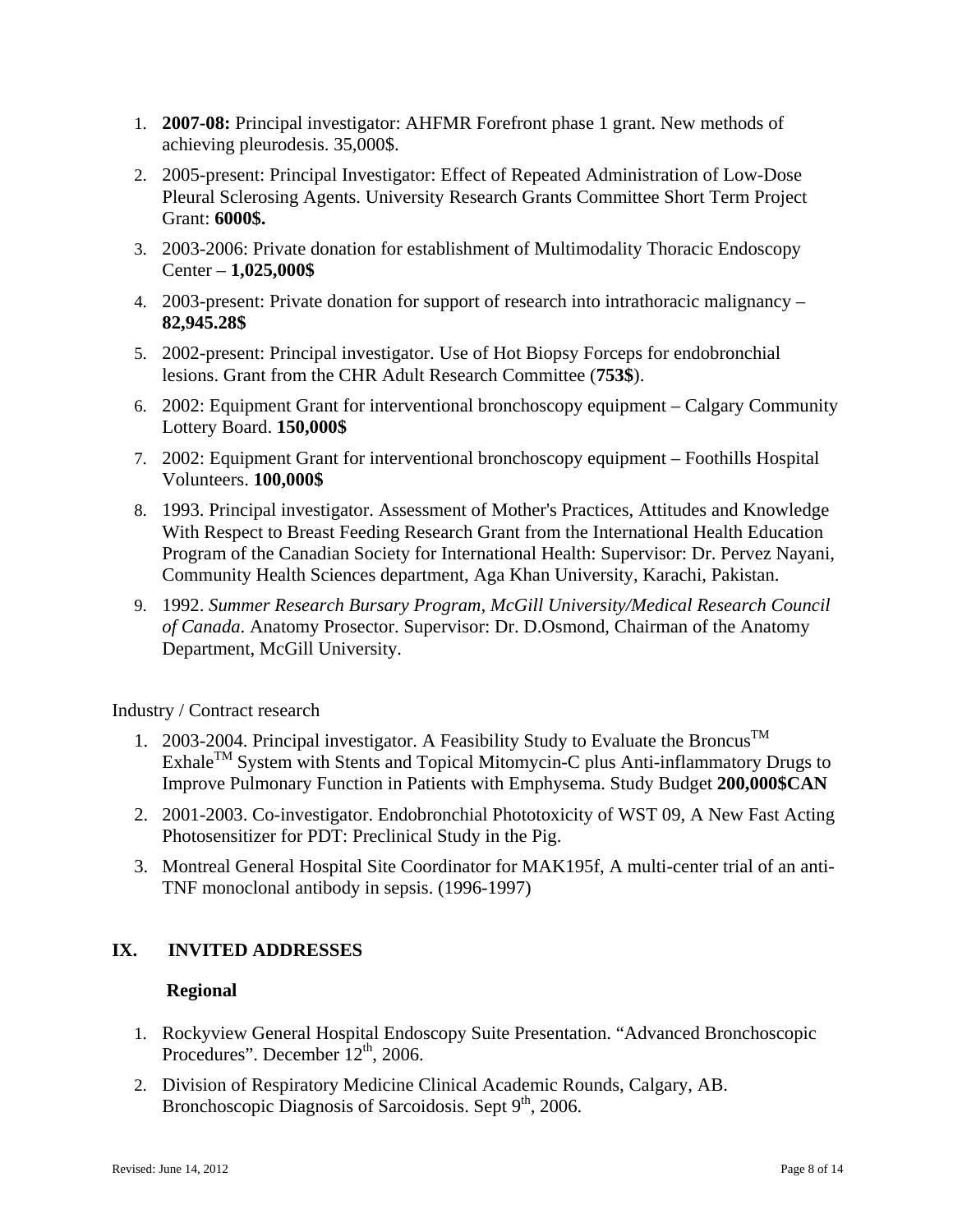- 3. Presenter, CHR Thoracic Surgery Conference 2007. "Advanced bronchoscopy techniques. April  $20^{th}$ ,  $2007$ .
- 4. Division of Respiratory Medicine Clinical Academic Rounds, Calgary, AB. Endobronchial Ultrasonography – Bronchoscopy beyond the airway wall. March  $3<sup>rd</sup>$ , 2006.
- 5. Dept of Medicine Grand Rounds, Calgary, AB. Endobronchial Ultrasonography Bronchoscopy beyond the airway wall. Dec  $6<sup>th</sup>$ , 2005.
- 6. RT Education Day PLC Chest tubes. November  $9<sup>th</sup>$ , 2005.
- 7. Cross Cancer Institute Grand Rounds, Edmonton, AB: Outpatient approach to Malignant Pleural Effusions – the Calgary Experience. October  $18<sup>th</sup>$ , 2005
- 8. TBCC Grand Rounds: Approach to Malignant Airway Obstruction Four year's experience of an interventional bronchoscopist in Calgary. September  $28<sup>th</sup>$ , 2005
- 9. Alberta Hospice & Palliative care tele-learning program. Outpatient management of Malignant Pleural Effusion. July  $15<sup>th</sup>$ , 2005.
- 10. Academic Rounds Division of Respiratory Medicine. Four year experience with Tunneled Pleural Catheters in Calgary. June 10<sup>th</sup>, 2005
- 11. Invited lecture University of Alberta Respiratory Rounds. April  $28<sup>th</sup>$ , 2004. Overview of Interventional Bronchoscopy.
- 12. *Regional Palliative Care Rounds* New Options in the Management of Intrathoracic Complications of Malignancy. May  $13<sup>th</sup>$ , 2003.
- 13. *CHR Nursing Respiratory Education day Chest Tubes. March* 21<sup>st</sup> 2003
- 14. *Faculty, College & Association of Respiratory Therapists of Alberta, Calgary, AB.* Interventional Procedures in the Bronchoscopy Suite. October 4<sup>th</sup>, 2002.
- 15. Outpatient Management of Malignant Pleural Effusions: A new approach to a common problem. *Medical Grand Rounds – Foothills Medical Center,* Calgary, AB*.* September  $17^{th}$ , 2002.
- 16. Malignant Pleural Effusions. *CHR Nursing Respiratory Education Day,* Calgary, AB*.*  March  $1<sup>st</sup>$ , 2002.
- 17. Overview of Interventional Bronchoscopy. *Internal Medicine Noon Rounds, Foothills Medical Centre, Calgary, AB. Feb.* 15<sup>th</sup>, 2002.
- 18. Outpatient Management of Malignant Pleural Effusions: A new approach to a common problem. *Oncology Grand Rounds - Tom Baker Cancer Center*. Calgary, AB. January  $30^{th}$ , 2002.
- 19. Interventional Bronchoscopy. *In-service to OR Nursing Staff, Foothills Medical Centre,*  Calgary, AB. Dec.  $21<sup>st</sup>$ , 2001.
- 20. Interventional Bronchoscopy. *Calgary Health Region Respiratory Therapy Education Day*, Calgary, AB. Dec. 3<sup>rd</sup>, 2001
- 21. Interventional Bronchoscopy in the Operating Room. *Anesthesia Rounds, Foothills Medical Centre, Calgary, AB, Nov. 23<sup>rd</sup>, 2001.*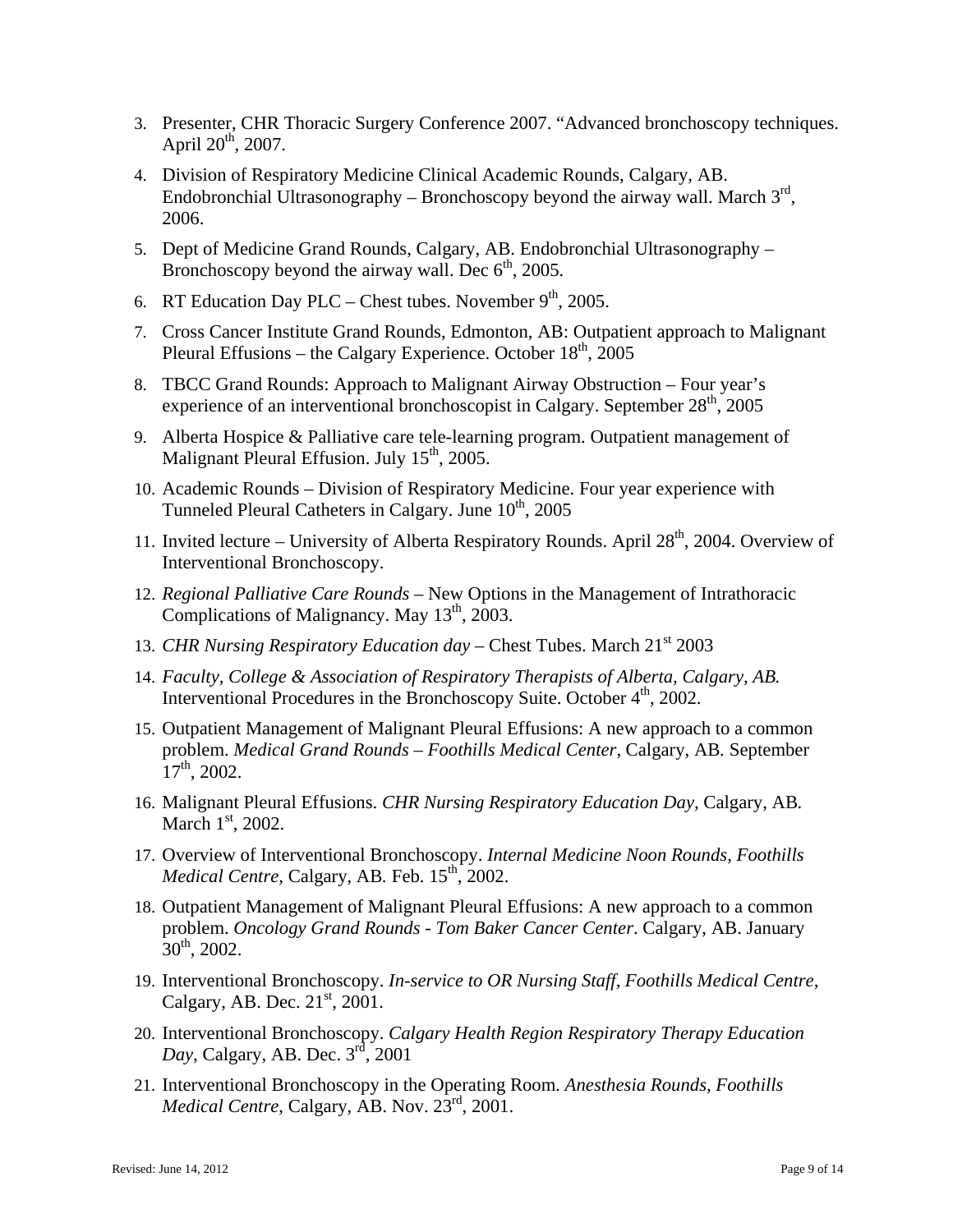- 22. Outpatient Management of Malignant Pleural Effusions: A new approach to a common problem. *Medical Oncology Rounds, Tom Baker Cancer Centre.* Calgary, AB. Sept. 25<sup>th</sup>, 2001.
- 23. Case studies in Interventional Bronchoscopy. *Medical Grand Rounds Foothills Medical Center, Calgary, AB. Sept 18<sup>th</sup>, 2001.*

#### **National**

- 1. Faculty, 9<sup>th</sup> Annual UBC Respiratory Update. March 30-31, 2007. Vancouver, BC.
- 2. Canadian Association of Thoracic Surgeons, Annual Meeting. Airway Stenting. Calgary, September  $9<sup>th</sup>$ , 2006.
- 3. Ottawa Hospital Regional Cancer Centre Teleconference. Outpatient management of Malignant Pleural Effusion. November 4<sup>th</sup>, 2005.
- 4. Thunder Bay Oncology/Palliative care rounds Teleconference. Outpatient management of Malignant Pleural Effusion. June  $15<sup>th</sup>$ , 2005.

#### **International**

- 1. Invited Speaker, Canadian Thoracic Society Conference / CHEST 2007 Advanced Pulmonary Procedures in Canada – Where do we go from here? Chicago, October, 2007.
- 2. Invited Speaker, CHEST 2007 Treatment of Malignant Pleural Effusions. Chicago, October 2007.
- 3. Faculty, American Association of Bronchology Annual Conference at CHEST 2007, Chicago, October 2007. Lecture: Pro – Con debate – Treatment on Malignant Pleural Effusions. Hands-on session – EBUS.
- 4. Oral Presentation. Use of Indwelling Pleural Catheters in Patients Otherwise Candidates for Pleurodesis. CHEST 2006, Salt Lake City.
- 5. Invited speaker. Advanced bronchoscopic Techniques Endoscopic Treatment of Bronchopleural Fistulaes. CHEST 2006, Salt Lake City.
- 6. Oral Presentation, Use of Indwelling Pleural Catheters in Malignant Pleural Effusions Secondary to Mesothelioma. CHEST 2004, Seattle WA. October 25<sup>th</sup>, 2004.
- 7. Invited speaker, 13th World Congress for Bronchology, Barcelona, Spain. "Endosopic Approach to Benign Tracheal Stenosis". June 2004
- 8. Oral Presentation, "Hot Biopsy Forceps Not so hot."  $13<sup>th</sup>$  World Congress for Bronchology. Barcelona, Spain. June 2004.
- 9. *Invited Speaker, 10<sup>th</sup> World Conference on Lung Cancer*. "Outpatient Management of Malignant Effusions". Vancouver, August 2003.
- 10. Moderator, 10<sup>th</sup> World Conference on Lung Cancer. "Interventional Bronchoscopy" Poster Session. Vancouver, August 2003.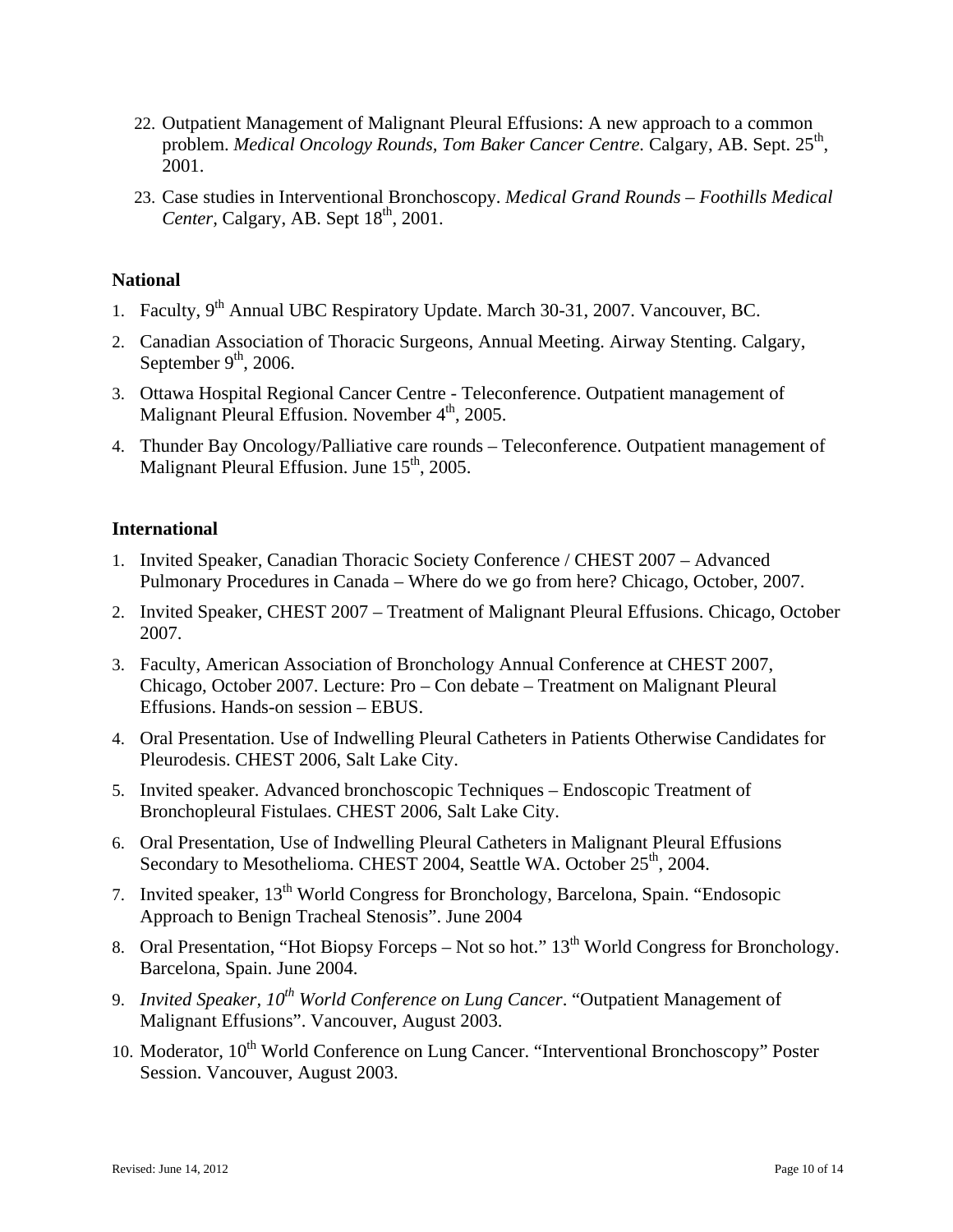- 11. Moderator, American Thoracic Society International Conference. "Interventional Bronchoscopy" Poster Session. Seattle, May 2003.
- 12. Oral Presentation, Impact of Body Mass Index on outcomes following critical care. *CHEST*  2001 annual meeting. Philadelphia, PA. Nov. 5<sup>th</sup>, 2001.
- 13. Oral Presentation, Modification of a mucosal-sparing technique utilizing electrocautery and balloon dilatation in the endoscopic management of web-like benign airway stenosis. *American Thoracic Society 2001 International Symposium.* San Francisco, CA. May 23rd, 2001.
- 14. Oral Presentation, Impact of Body Mass Index on outcomes following critical care. *Project Impact User Group Meeting.* San Francisco, CA. February 10th, 2001

#### **PUBLICATIONS/PRESENTATIONS**

#### **i. Peer reviewed manuscripts**

- 1. Stather D, **Tremblay A.** Pros and Cons of Tunneled Pleural Catheters in the Management of Malignant Pleural Effusions. IN PRESS. International Pleural Newsletter.
- 2. **Tremblay A,** Mason C, Michaud G**.** Use of Tunnelled Catheters for Malignant Pleural Effusions in Patients Fit for Pleurodesis. ERJ 2007:30(4); 759-62.
- 3. **Tremblay A**, Robbins S, Berthiaume L, Michaud G. Natural History of Asymptomatic Pleural Effusions in Lung Cancer Patients. JOB 2007;14:98-100.
- 4. **Tremblay A**, Michaud G, Urbanski SJ. Hot Biopsy Forceps in the Diagnosis of Endobronchial Lesions. ERJ 2007;29:1-4.
- 5. Loewen AHS, Kelly MM, **Tremblay A**. Endobronchial Telangiectasias. JOB 2006:13;210-1.
- 6. Nechala P, **Tremblay A**, Grondin S. Bronchial obstruction causing mediastinal shift and hemodynamic compromise. Ann Thorac Surg 2006:82;1916.
- 7. **Tremblay A,** Michaud G. Single Center Experience with 250 Tunnelled Pleural Catheter Insertions for Malignant Pleural Effusion. Chest 2006;129(2):362-8
- 8. **Tremblay A,** Michaud G. Use of Tunneled Pleural Catheters in Malignant Mesothelioma. J Bronchol 2005:12;203-206
- 9. Michaud G, Barclay P, **Tremblay A.** Tunneled Pleural Catheters for Palliation of Malignant Pleural Effusions. J Bronchol 2005:12;245-248.
- 10. Fell CD, **Tremblay A**, Michaud G, Urbanski S. Electrocauterization of an Endobronchial Leiomyoma: Case Report and Review of the Literature. J Bronchol 2005:12;181-3
- 11. **Tremblay A**, Marquette CH. Endobronchial electrocautery: A practical Approach. Can Respir J 2004;11:305-10.
- 12. **Tremblay A**, Coulter T, Mehta A. Modification of a mucosal-sparing technique utilizing electrocautery and balloon dilatation in the endoscopic management of web-like benign airway stenosis. Journal of Bronchology 2003;10:268-71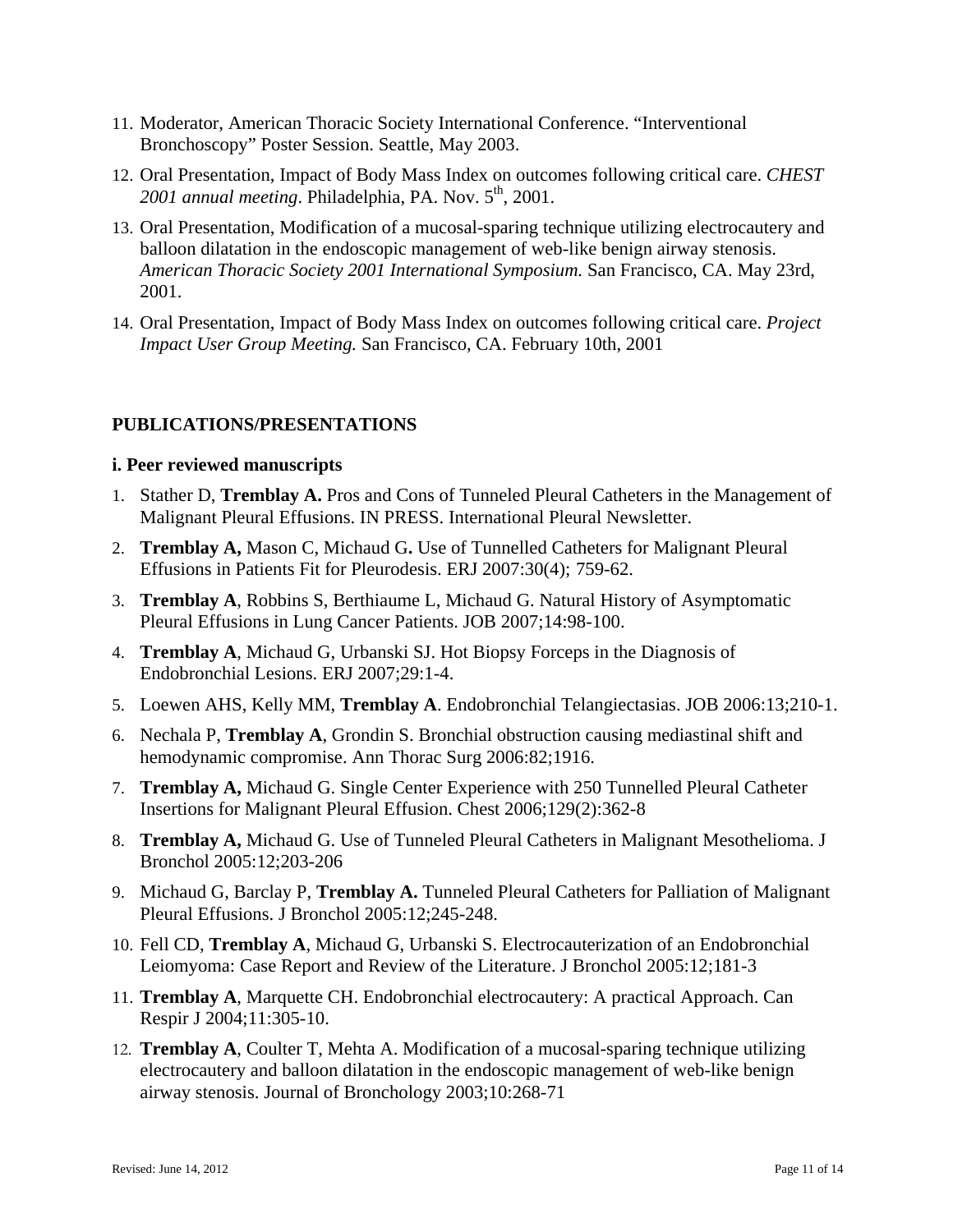- 13. **Tremblay A**. Endobronchial Ultrasonography: extending the reach of the bronchoscope beyond the airway wall. CMAJ 2003;169:586
- 14. **Tremblay A,** Marquette CH, Freitag L. Endobronchial Phototoxicity of WST 09, A New Fast Acting Photosensitizer For PDT: Preclinical Study In The Pig. Photochem & Photobiol 2003;78:124-130
- 15. **Tremblay A,** Bandi V. Impact of Body Mass Index on outcomes following critical care. Chest 2003;123:1202-7
- 16. **Tremblay A**, Gentina T, Brichet A, Ramon P, Marquette C-H. Thermocoagulation bronchique à haute fréquence. Rev Mal Respir 2002;19:799-803
- 17. Gentina T, **Tremblay A**, Brichet A, Ramon P, Marquette CH. Les biopsies pleurales à l'aveugle. Rev Mal Respir 2002;19:533-6
- 18. **Tremblay A**, MacLean JD, Gyorkos T, MacPherson DW. Outbreak of Cutaneous Larva Migrans in a Group of Travellers. Trop Med Int Health. 2000 May;5(5):330-4.

#### **ii. Non-peer reviewed manuscripts**

- 1. **Tremblay A.** Treatment of Malignant Pleural Effusion with Tunneled Pleural Catheters does not have and Adverse Effect on Survival. (Letter) Lancet 2007:4;370(9585):387
- 2. Pendharkar S. **Tremblay A.** Evaluation of pleural effusions. The Journal of Respiratory Diseases 2007 (submitted).
- 3. Stather D, **Tremblay A**. Tunnelled Pleural Catheters. Current Opinion in Pulmonary Medicine 2007;13:328-333.
- 4. **Tremblay A.** Hot and cold biopsy: implications of study design on outcomes. (Letter) ERJ 2007:29;1068
- 5. **Tremblay A.** Real-time Electromagnetic Navigation Bronchoscopy for Peripheral Lesions: What about the Negative Predictive Value? CHEST 2007:131;329-230.
- 6. **Tremblay A**, Michaud G. Thermodetection of lung cancer Hot Stuff? (Editorial). J Bronchol 2005;12:3-5
- 7. **Tremblay A.** Endoscopic Approach to Benign Airway Stenosis. 13th World Congress for Bronchology (WCB) and 13th World Congress for Bronchoesophagology (WCBE) – Proceedings. Barcelona, Spain, June 20-23, 2004.
- 8. **Tremblay A**, Gursahaney A. Adult Respiratory Failure. Chest Surgery Clinics of North America. 1998 Aug;8 (3):557-83, viii-ix.

#### **iii. Books, chapters.**

1. **Tremblay A,** Guntupalli K. Massive Hemoptysis. In Saunders Manual of Critical Care pp53- 56. Eds: James A Kruse, MD, PhD, Mitchell P Fink, MD, and Richard W Carlson, MD, PhD, FACP, FCCP, FCCM. WB Saunders 2002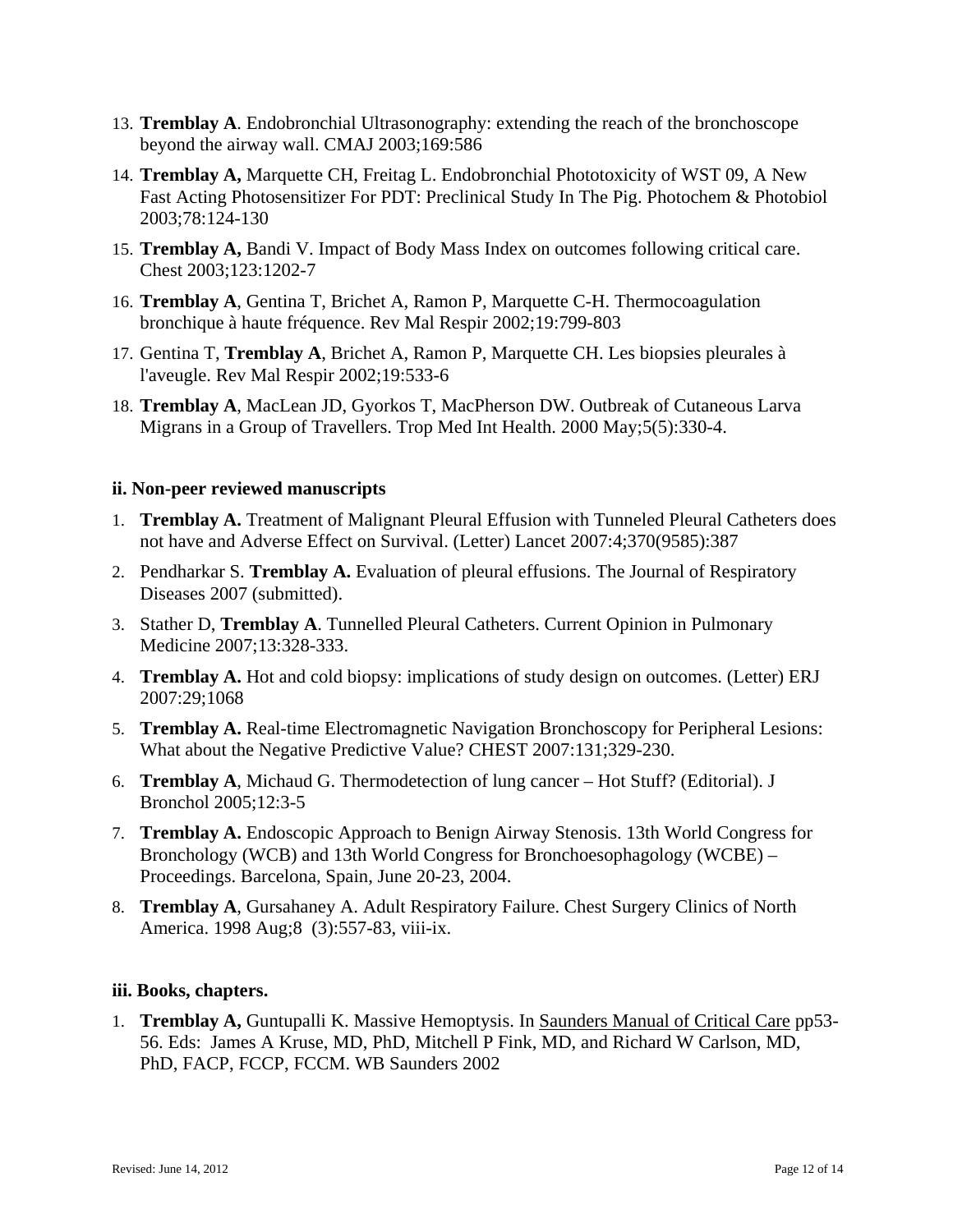- 2. **Tremblay A**, Guntupalli K. Conventional Management of Mechanical Ventilation. In Saunders Manual of Critical Care 808-812. Eds: James A Kruse, MD, PhD, Mitchell P Fink, MD, and Richard W Carlson, MD, PhD, FACP, FCCP, FCCM. WB Saunders 2002
- 3. **Tremblay A**, Guntupalli K. Newer modes of Mechanical Ventilation. In Saunders Manual of Critical Care 813-816. Eds: James A Kruse, MD, PhD, Mitchell P Fink, MD, and Richard W Carlson, MD, PhD, FACP, FCCP, FCCM. WB Saunders 2002
- 4. **Tremblay A**, Guntupalli K. Acute Respiratory Distress Syndrome. In Saunders Manual of Critical Care 23-27. Eds: James A Kruse, MD, PhD, Mitchell P Fink, MD, and Richard W Carlson, MD, PhD, FACP, FCCP, FCCM. WB Saunders 2002

#### **iv. Abstracts - published**

- 1. Stather DR, Michaud G, Khalil M, Field SF, **Tremblay A.** Endobronchial Ultrasonography in the Diagnosis of Sarcoidosis **-** Preliminary results of a randomized study. CHEST 2007, Chicago.
- 2. Jarand J, Michaud G, Silvestri GA, **Tremblay A**. Evaluation of Pulmonary Procedural Training in Canadian Pulmonary Fellowship Programs – Program Directors and Fellows' perspective. ATS 2007, San Francisco.
- 3. Mubarak A, Wilson J, Ryan F, **Tremblay A,** Michaud G, Granton J, Fitzgerald M. A Survey of Current Canadian Management of Pleural Disease. CHEST 2006, Salt Lake City.
- 4. **Tremblay A,** Mason C, Michaud G. Use of Tunneled Pleural Catheters in Patients Otherwise Candidates for Pleurodesis. CHEST 2006, Salt Lake City.
- 5. Fell C, **Tremblay A**, Michaud G, Helmersen D, Hirani N, Fraser K, Young B. Outpatient Management of Primary Spontaneous Pneumothorax: A Pilot Study. CHEST 2006, Salt Lake City.
- 6. **Tremblay A**, Michaud G, Green F, Urbanski S. Hot biopsies: Not so hot. Failure of hot biospy forceps to impact bleeding during endobronchial biopsy. ATS 2006 San Diego.
- 7. Michaud G, **Tremblay A**. Single Center Experience with 250 Tunnelled Pleural Catheter Insertions for Malignant Pleural Effusion. CHEST 2005 conference, Montreal.
- 8. Robbins S, Berthiaume L, Michaud G, **Tremblay A.** Natural History of Untreated Asymptomatic Pleural Effusions in Lung Cancer. ATS 2005 conference.
- 9. **Tremblay A**, Patel M, Michaud G, Mellor J, Grondin S. Use of Indwelling Pleural Catheters in Malignant Pleural Effusions Secondary to Mesothelioma. Chest, Seattle 2004.
- 10. **Tremblay A**, Stefan Urbanski, Francis Green, Gaetane Michaud. "Hot Biopsy Forceps Not so hot. Failure of hot biospy forceps to impact bleeding during endobronchial biopsy."  $13<sup>th</sup>$ World Congress for Bronchology. Barcelona, Spain. June 2004.
- 11. **Tremblay A**. Initial experience with 100 tunnelled pleural catheters in a specialized outpatient malignant pleural effusion clinic. 10th World Conference on Lung Cancer, Vancouver 2003